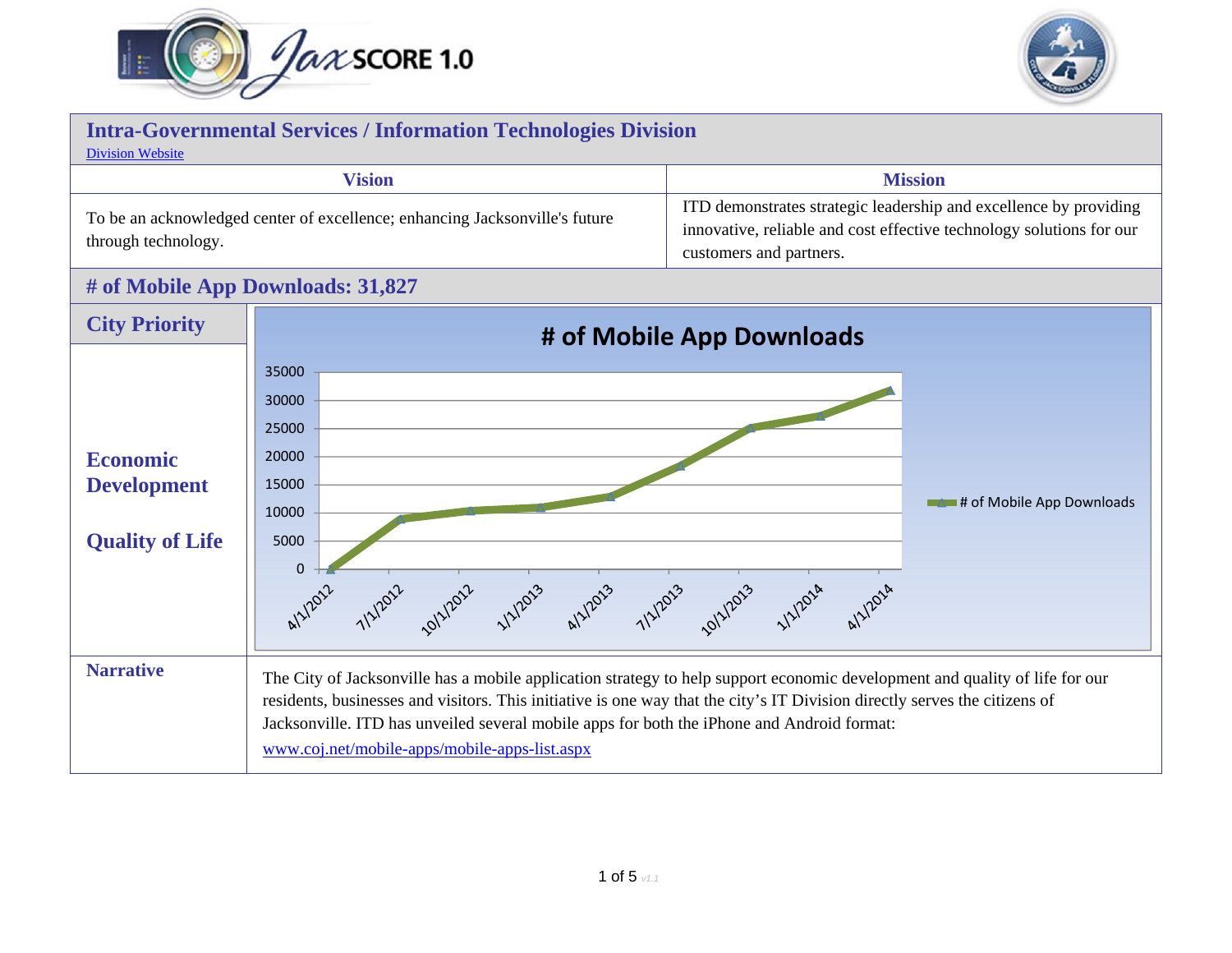



**JaxReady Mobile App** - was developed to help keep Jacksonville's citizens safe in the case of emergencies. JaxReady helps you monitor threats (weather, fires, and bomb), register for Code Red (a weather notification service), obtain information on your evacuation zone (based on geo-location), get evacuation alerts in the event of a natural disaster, and much more. The accurate and timely information provided by the EOC (Emergency Operations Center) for the Jacksonville Metro Area is aimed at protecting the safety and lives of the citizens.

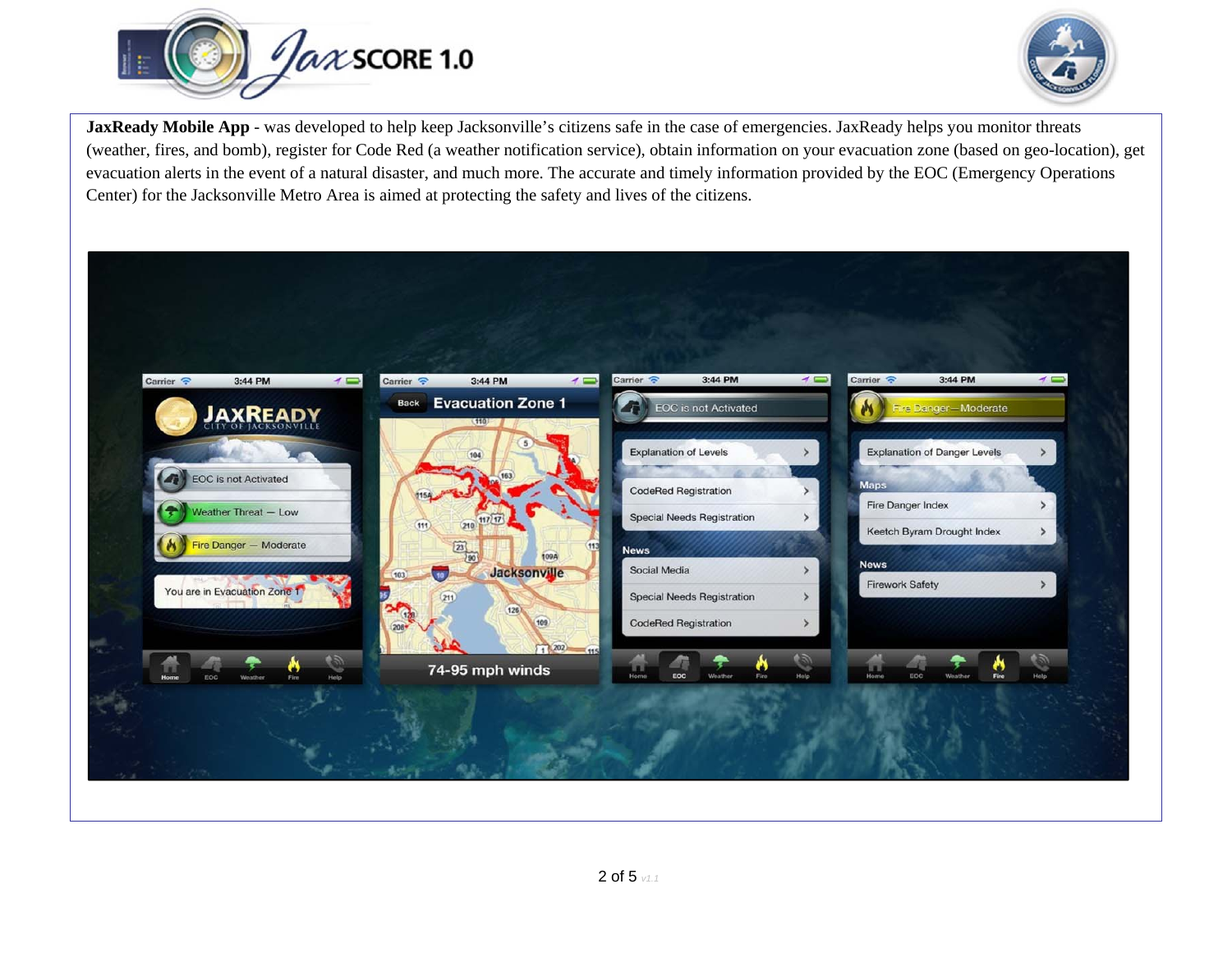



**JaxHapps Mobile App** - helps you stay connected with what is going on around town. Jacksonville is the largest city by area in the contiguous United States and is known for its golf, river, football, and beaches. Currently, there is a major push to revitalize the downtown area which is experiencing an increase in events. Because of the sprawl, the City faced a major challenge to get the word out about events in the most effective way. Jacksonville needed some way to readily advertise what was happening around Jacksonville to both visitors and citizens. The result was JaxHapps, which delivers information about our numerous special happenings throughout the year, including the Florida vs. Georgia Football Classic and the popular Jazz Fest, as well as concerts and entertainment. In addition, the City launched JaxHappenings, an affiliated web site for Special Events containing a consolidated and categorized view of all the events around the city.

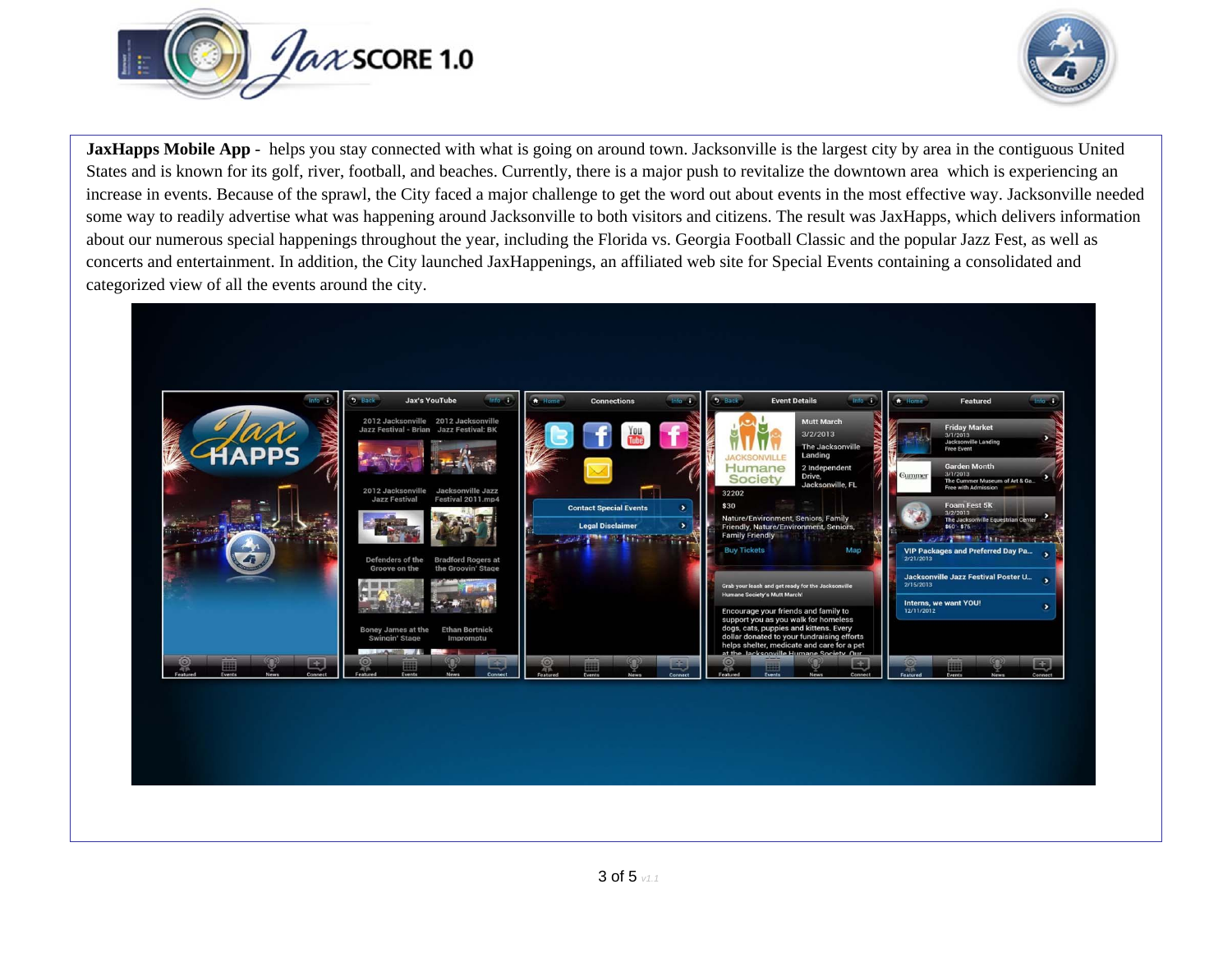



**JaxFerry Mobile App -** was built to support and increase Mayport Ferry ridership. The app provides up-to-the-minute information for the Saint Johns River Ferry: direction, current location (including real-time navigation to pinpoint arrival and departure times), schedule, and next ferry available. JaxFerry enables commuters to make real time decisions related to taking the ferry, which can shorten driving distance by a significant 18 miles, saving gas and time for the commuters. Increasing the ease of use of the Saint Johns River Ferry with the mobile app makes it more attractive as a commuting option and increases ridership which can ultimately make the ferry self-sustaining.